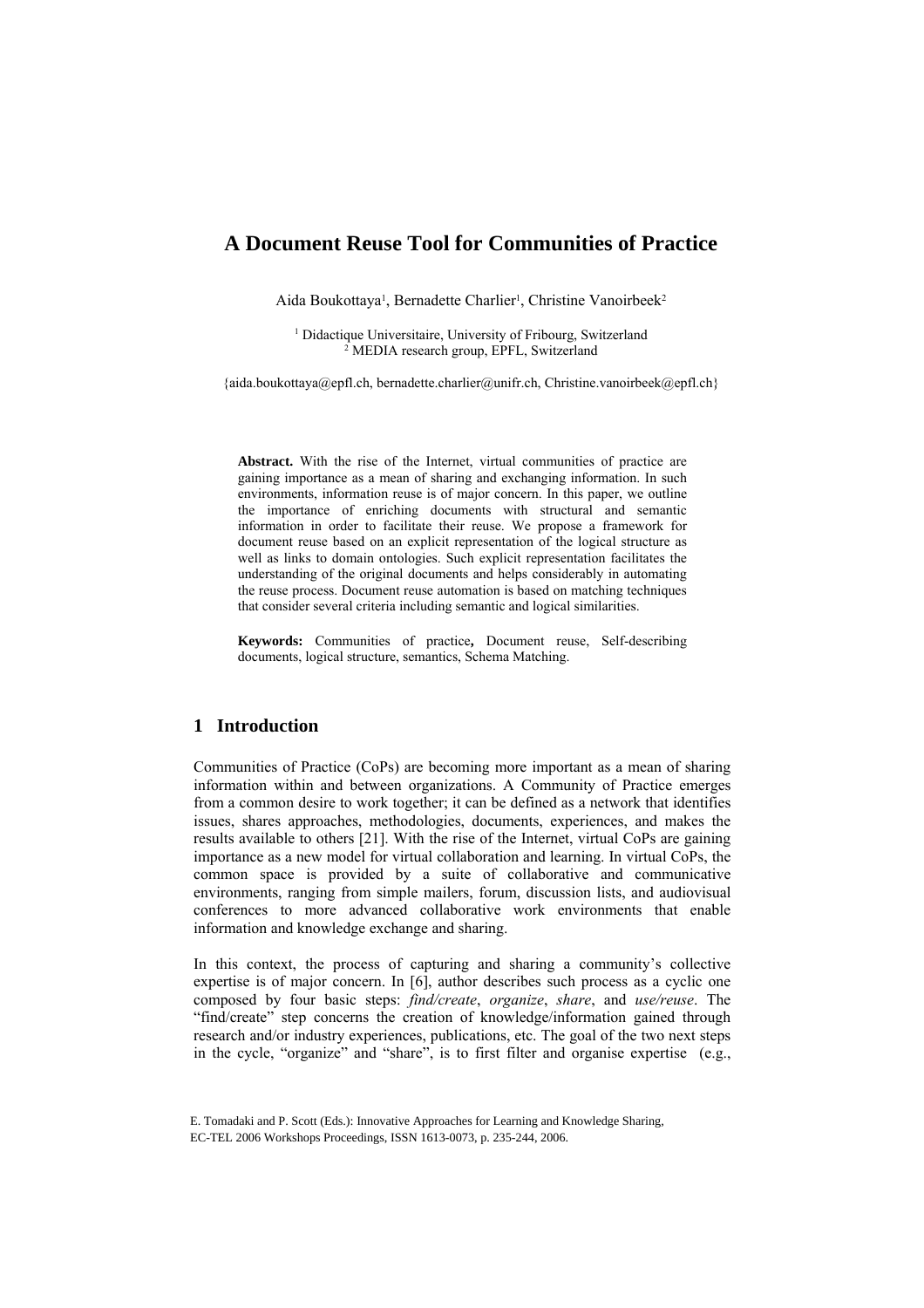creating different categories of knowledge related to specific purposes, linking such knowledge with available resources). Second, the expertise is shared for wide availability making use of the Internet and other techniques of information sharing such as conferences and collaborative work environments. The final phase of the cycle, "use/reuse," enables shared expertise to be used and reused in order to minimize information overload and maximize content usability which decreases considerably time, effort and cost. In this phase expertise is applied and reapplied to solve real-world problems. The results are then captured as part of learned lessons and new expertise is created which enables the cycle to begin again.

In this paper, we essentially focus on document reuse within CoPs. As in [15], we identified at least two kinds of document reuse: (1) by *replication*: from a single document, several presentations are produced; and (2) by *extraction*: portions of a document are taken from one document and moved to another (generally performed by means of the now popular "Cut&Paste" command).

Since documents reflect in general authors' vision and "understanding" of the Universe, document reuse process requires access to the intentions and interpretations underlying the original document. The capability of reuse suggests then the understanding of authors' representation of the Universe in term of concepts and semantic relationships among them. Such representations only exist "in the mind" of authors and usually are not apparent in the document itself. Moreover, when reuse requires crossing system and application boundaries, several problems arise due to the heterogeneities of such systems. One response to these problems is to structure documents by using Markup Languages such as XML [22]. The advent of structured documents on one hand leveraged a promising consensus on the encoding syntax for machine processable information and such resolves several issues, such as parsing and character encoding recognition. On the other hand, mark-up identifies meaningful parts of a document, and thus makes authors' intentions more explicit.

In this paper, we essentially address the second kind of reuse (extraction). We consider documents as an effective mean for storing explicit knowledge, and study the additional benefits of using structure and explicit representation of metadata and semantic information. This work is carried out in the framework of PALETTE project<sup>1</sup> aiming to provide communities of practice with a set of services concerning data production, exchange and reuse; reification of explicit and tacit knowledge about practices and advanced collaboration.

The outline of the rest of the paper is the following: Section 2 describes a motivating scenario based on the observation of LEARN-NETT community. Section 3 gives an overview of the benefits of structuring documents. Section 4 proposes a multi-layered

<sup>&</sup>lt;sup>1</sup> The work presented in this paper is carried out in the framework of a collaboration between the EPFL Center for Global Computing and the University of Fribourg and funded within the FP 6 IP project PALETTE (FP6-028038): http://palette.ercim.org/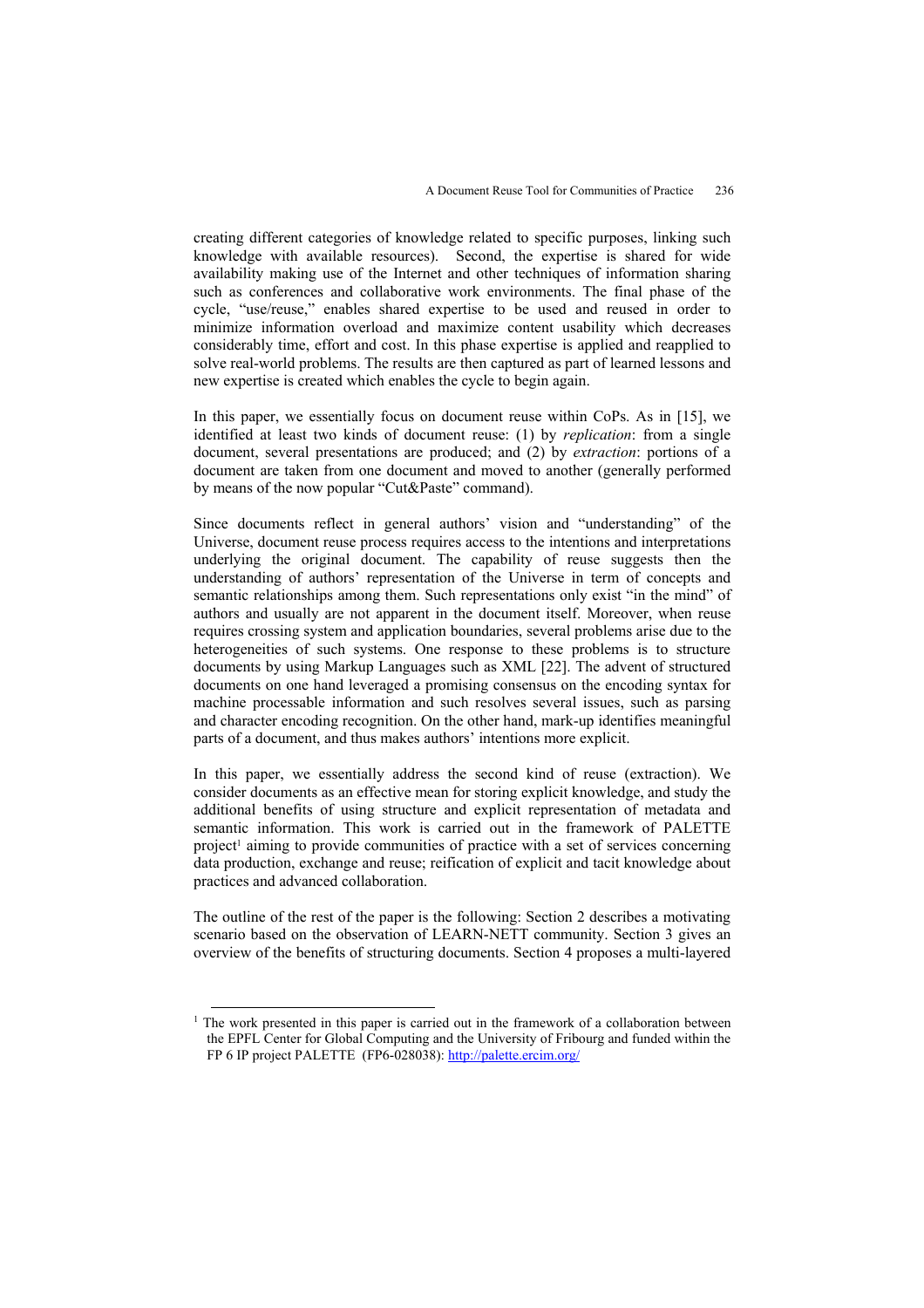model for documents that is built using annotation facilities. Section 5 gives the conceptual framework for the proposed reuse tool.

# **2 Motivating Scenario**

To elucidate the need for document reuse, we present a simple use case using observations we made to  $LEARN-NETT<sup>2</sup>$  community. LEARN-NETT is a virtual campus aiming at conceiving and trying methodologies for training teachers (also called students) based on a learning-oriented approach [8]. Students produce either group documents (reports, etc) or individual documents (dissertations, individual reflections). Tutors in LEARN-NETT community have a central role in the organization and the regulation of the students' groups. More exactly, they help students to express their needs, animate the work of the group, provide resources, regulate exchanges, and give quick feedback. For this, tutors rely on a pedagogical guide and a set of references and resources. Tutors are supported in their activities by a project coordinator. The coordinator participates in the elaboration of pedagogical guides and tools for tutors. He also produces a weekly report summarizing the project progress.

Produced documents reflect actors' experience and expertise. In this context, reusing such expertise is of major concern. For instance, a student group aiming to solve a real-world problem could reuse the expertise of previous groups. Instead of producing reflections, reports from scratch, we could maintain a material pool consisting of definitions, theorems and their proofs, exercises, book chapters, dissertations, reflections and examinations. When a student is producing a new document, he (or she) could reuse this existing material which reduces considerably time and effort. Students' researches (e.g., dissertations and scientific papers) could also be reused for designing tools and pedagogical guides for tutors. The major problem to address while reusing such documents is their heterogeneities. Heterogeneity arises in general from the fact that each author creates its own documents according to specific requirements and goals.

Based on these observations, we essentially distinguish two categories of heterogeneities: *organisational (structural) heterogeneity* and *semantic heterogeneity*. Organisational heterogeneities [12], [13] and semantic heterogeneities [20], [16], [10] have been well documented in the literature with a consensus of what each encompasses. In most cases, the distinction between the two can be characterized by differences in organisation (*how are the data in the document is organised?*) and interpretation (*what do the data mean?*). This distinction however is not always clear, since the organization of data often conveys semantic information. Semantic heterogeneity refers to domain level incompatibility. Examples include the attribution of different names for semantically equivalent concepts and the attribution of the same name for semantically different concepts. Organisational heterogeneity arises

 <sup>2</sup> http://tecfa.unige.ch/proj/learnett/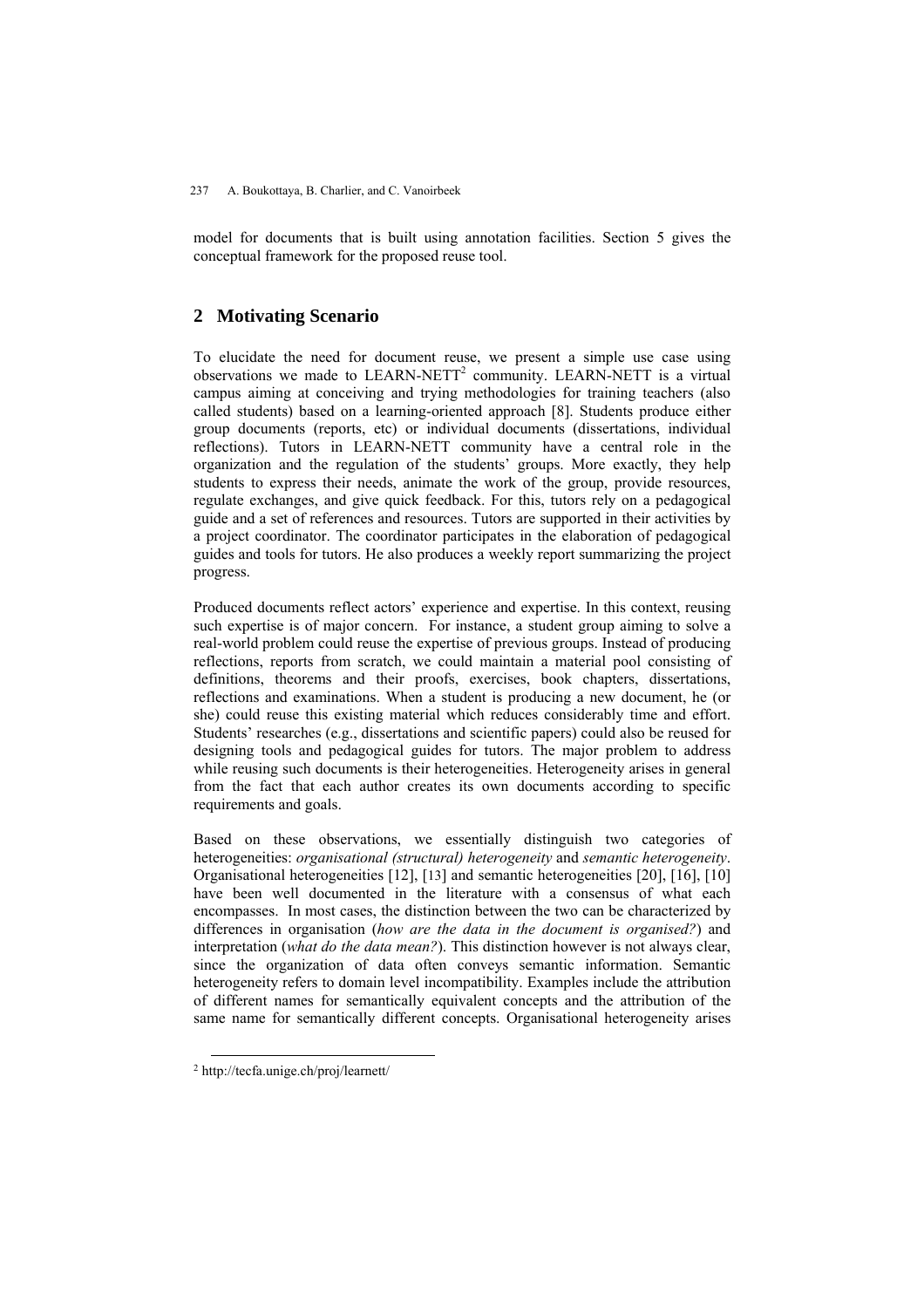when semantically similar entities are modelled using different descriptions. As an example, we can consider the organization of pedagogical units (using an ascending or a descending approach). An ascending approach presents to students concrete cases and tends to generalize them in order to extract a theory. This theorization supposes a good understanding of the real facts. In such a strategy, bricks representing examples of a concept are presented before bricks describing the theory of the same concept. Contrary to the ascending strategy, the descending one consists in presenting at first the theory, and then when this one is supposed to be understood, examples are presented in order to assimilate better the theory. The goals of the two strategies are the same, but the organisation of pedagogical units differs. Reusing documents suggests the capability to resolve such heterogeneities.

# **3 Structured document reuse**

#### **3.1 Why structuring documents?**

Structured document refers to a document conforming to a pre-defined grammar or schema that describes the permissible document components and their logical organization [1]. XML is the mark-up language for presenting information as structured documents. The document structure (described in a DTD or more recently using an XML Schema [23]) can be utilized to facilitate several issues such as document authoring, document publishing, document querying and browsing, etc. Based on structure, it is easy to achieve replication. Different layout formats such as HTML (for Web sites), PDF (Printed documentation), WML (for wireless devices) could be generated automatically. However, dealing with structured documents has also some drawbacks. Reusing structured documents (by extraction) raises a number of fundamental problems to transform or to adapt their intrinsic structure. Structure transformation process is known to be extremely laborious and error-prone. It is typically attained by writing manually translators (often encoded on a case-by-case basis using specific transformation languages such as XSLT [24]). This is generally achieved trough three main steps: understanding the source and target schemas, discovering schemas' mapping by means of inter-schema correspondences, and translating mapping result into an appropriate sequence of operations in a given transformation language [14].

#### **3.2 Schema matching**

A serious obstacle for translating directly between two structured documents is that a mapping between both schemas needs to be carefully specified by a human expert. Manual mapping is known to be a time consuming and error-prone process. One response to this problem is *schema matching*. Schema matching is the task of semiautomatically finding correspondences between two heterogeneous schemas. Several applications relying on schema matching have arisen and have been widely studied by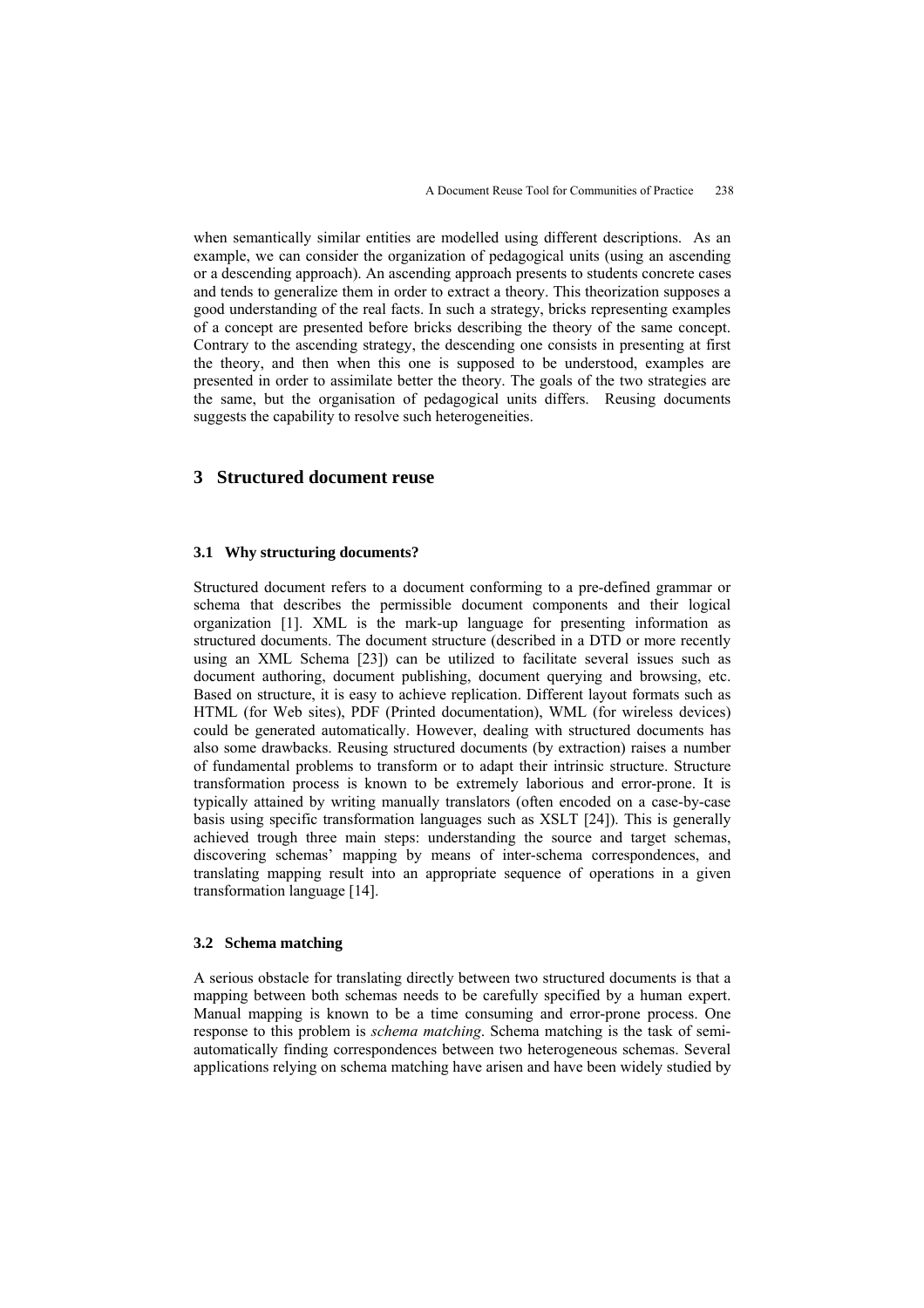#### 239 A. Boukottaya, B. Charlier, and C. Vanoirbeek

the database, AI communities and more recently document engineering community [18], [7], [17].

Mapping two schemas is a very challenging problem. Solutions to this problem have produced two types of matchers: *structural matchers* and *semantic matchers*. Structural matchers typically map two schemas according to their syntactic clues. Examples of such clues include element names, types, and common logical structure. See our previous work [4] for more examples of syntactic matchers. However, such clues are often unreliable and incomplete. For example the same labels may be used for schema elements having totally different meanings. In such conditions, the main challenge is not to only determine existing relations between schema elements, but also making sure that the matching process does not discover incorrect mappings. Moreover using only structural matching, semantic mismatches are largely undressed. In contrast, semantic matchers rely on explicit knowledge generally stored within a domain ontology<sup>3</sup> in order to improve mapping accuracy. Although these approaches use semantics, its use is limited to taxonomic knowledge to determine, for example, that the term used in one schema generalizes or specializes a term in the other schema. As a result, structural mismatches are not addressed although the structure of a document often conveys semantic information and traduces the designer point of view. We believe that both the logical structure of the document and additional semantic information relating to a domain of interest, are important for both identifying reusable document fragments and adapt them according to user needs.

### **4 Re-thinking document structure**

In open and evolving environments, such as the ones used by communities of practice, the number of shared and exchanged documents is increasingly growing. As noticed in the motivating scenario (section 2), exchanged documents are of various formats. Examples include totally unstructured (documents containing raw text expressed in natural language), semi-structured<sup>4</sup>, text documents (containing structural information such as chapter, section, sub-sections, etc), and highly structured documents based on predefined schema. In this context, one of the huge challenges we face that is the automation of such documents' content reuse. This difficulty is due to the lack of explicit structure and knowledge.

To address this problem, we propose a "*self-explaining*" document model. A document is considered to be self-explaining if it contains an explicit representation of its logical structure and semantics. As in [9], we conceive this model as a multilayered model. The layout layer (or physical layer) reflects document format and publishing characteristics. It answers the question: "*how has to appear the document on a given publishing support?*" It is either embedded within the document in terms of typographic characteristics (Courier, Times, red, etc), or expressed outside the

<sup>&</sup>lt;sup>3</sup> An ontology is a shared conceptualization of knowledge in a particular domain.<br><sup>4</sup> Semi-structured documents are documents where the structure is often irregular, partial, unknown, or implicit.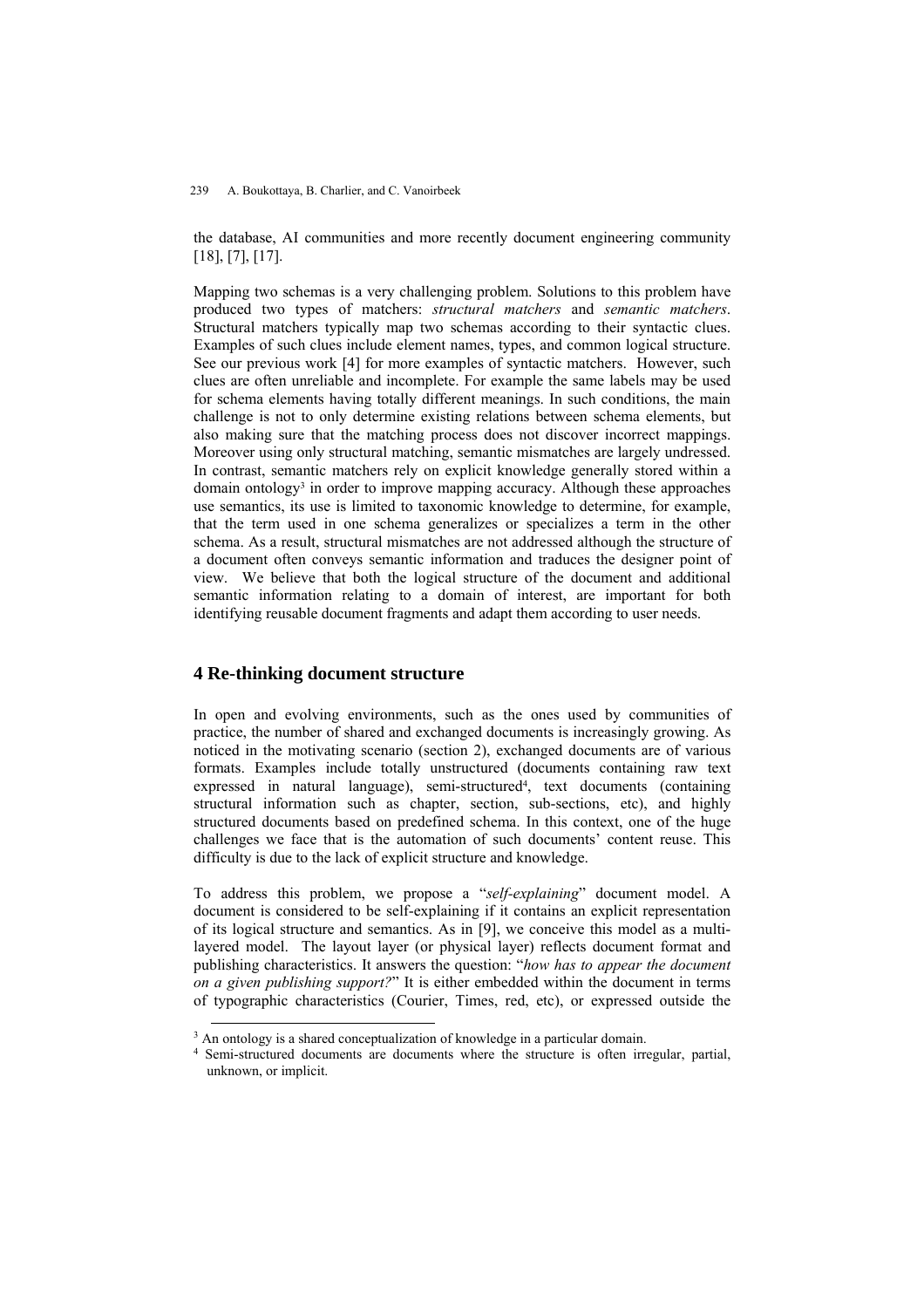document by means of style sheets (e.g., CSS Style sheets for Web documents). The logical layer represents an organization in term of structure (Chapter, paragraph, title, etc). It is expressed generally in terms of logical elements and can be either implicit in the document or explicitly expressed using schema languages. The meta-information layer includes two types of information: (1) meta-data describing the intrinsic properties of a document (e.g., title, authors, etc) and are generally expressed in languages such as RDF [19]; (2) domain vocabulary and taxonomies (expressed using ontologies and/or thesauri) relating document content to a specific domain of interest.

The first objective of our work is to make structured, semi-structured and unstructured documents self-explaining. For structured documents, the problem is quite easy since the layout structure and the logical structure are already separated. The problem is more complicated for semi-structured and unstructured documents. One solution to this problem is to offer annotation facilities. Annotation refers to new information such as comments, semantics and new structures placed over existing documents. The goal is to progressively *facilitate* and *motivate* authoring of structurally and semantically tagged document content.

#### **4.1 Manual annotation Vs automated structure/semantics extraction**

With the advent of structured documents, several researches and industrial efforts have been dedicated to the analysis of raw or semi-structured documents in order to structure or re-structure them. In [11], authors proposed the MarkItUp system designed to recognize the structure of untagged electronic documents; their approach is based on learning by example to gradually build recognition grammars. Authors in [2] used a constraint propagation method to extract logical structure of library references. Work described in [3] proposed an approach based on the use of a transformation language to interactively restructure HTML documents.

Research in information extraction and automatic metadata extraction generally rely on the existing of many documents (sharing the same format) with similar structure and semantics, which is very difficult and inapplicable to communities of practice where a variety of documents are produced with very differing format, structure and semantics. In this context, we advocate the use of manual annotations. The main difficulty is enabling and motivating non-technical users to structure and semantically enrich their documents.

#### **4.2 Requirements for annotation tool**

One of the fundamental problems we face when designing an annotation tool for a communities of practice, is to incite their members to take the effort to produce structured documents and then semantically link document elements to available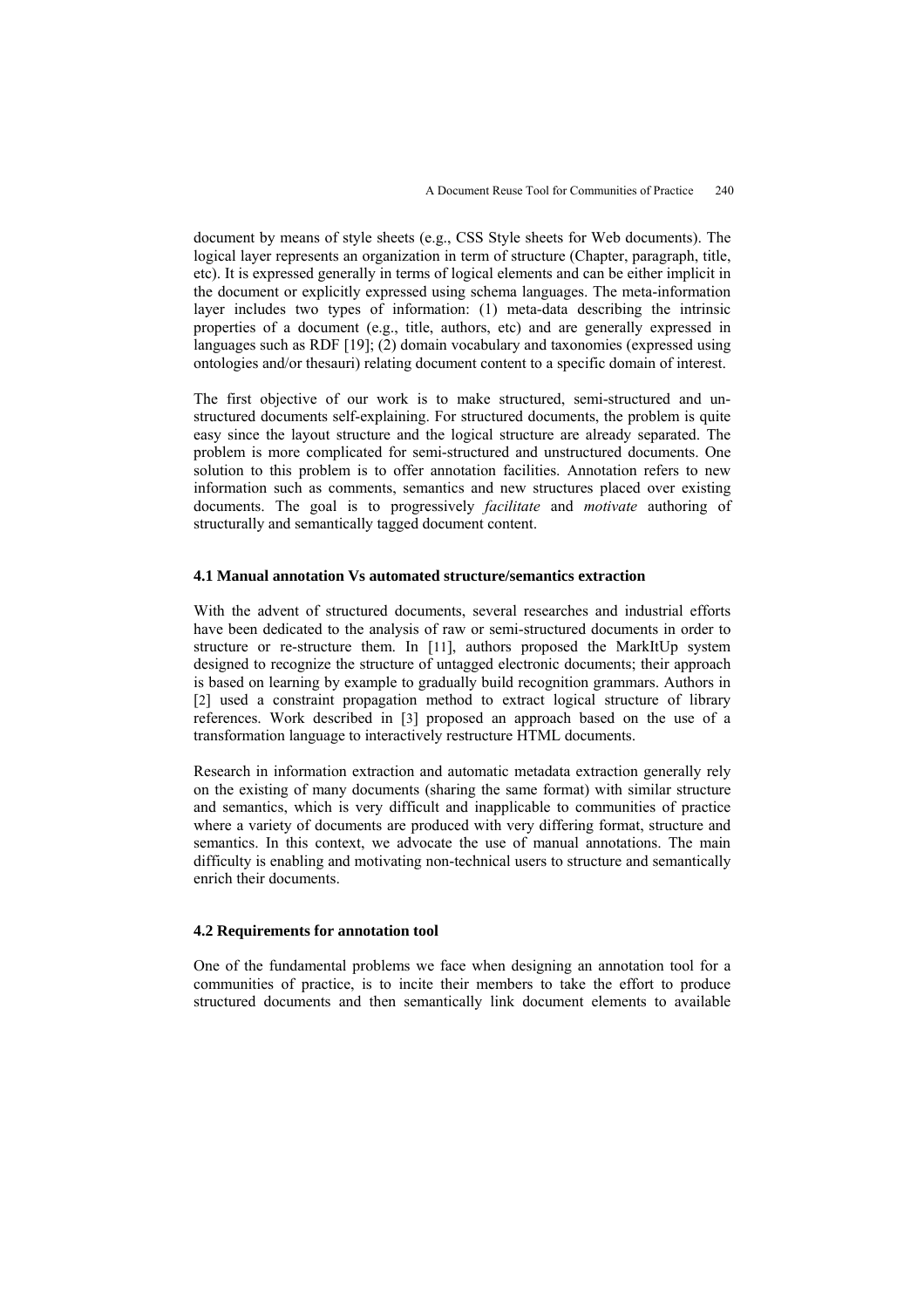domain ontologies<sup>5</sup>. To answer this problem, we fix a set of requirements for the annotation tool we aim to develop:

*(1) Ease of use:* the proposed annotation tool should be easy to use; this could be achieved by providing authors with a convenient graphical interface that abstracts languages syntax (XML Schema, RDF, Ontology description languages). Moreover, authors should be provided by a set of predefined schemas (deduced from the analysis of CoPs activities) as well as domain ontologies in order to assist him/her to annotate document content easily. However, authors should also have the freedom to modify and/or add specific elements to predefined schemas in order to answer their own need.

*(2) Annotation result representation and evolution:* Annotation result should be presented in a graphical manner in order to help the user in the validation of the produced result. Moreover, in a CoP evolving environment, documents can easily evolve; the annotation result should be then adapted without redoing the whole annotation process. One solution is to structure annotations. Structuring annotation result greatly increases its reusability, especially when documents evolve.

*(3) Motivating annotations:* authors will be motivated to annotate their document content only if they experience the added value taken from this exercise. The idea is to provide CoP's members with a set of services that consume structured and semantically enriched documents and produce useful results. Document reuse tool is one of these services. In the context of PALETTE project, several services based on structured documents will be provided (information discovery based on annotations, publishing services, etc).

### **5 Document reuse tool: Conceptual Framework**

The proposed information reuse tool consists of a set of Web services. Web services are defined as loosely coupled, reusable software components that refer to programmatic interfaces used in the Word Wide Web for application-to-application communication. A main characteristic of Web services is that they are self-describing, which means that they contain all necessary information advertising their functionalities. Web services are particularly interesting for virtual communities, as they allow non-technical community members to combine them in new value-adding services. Based on our previous work on structured document reuse [4] [5], we propose a conceptual framework (Figure 1) that encompasses the whole document reuse process. The framework consists of four basic set of services:

**Document restructuring services:** include (1) annotation service which has to manage links between original documents, predefined schemas and ontologies; (2) the structuring of annotation result. Document restructuring services use ontologies provided by domain knowledge management services. They also interact with evolution services to manage annotations' changes; and with validation services to

 $5$  A working team within the PALETTE project is focusing on developing evolving ontologies for CoPs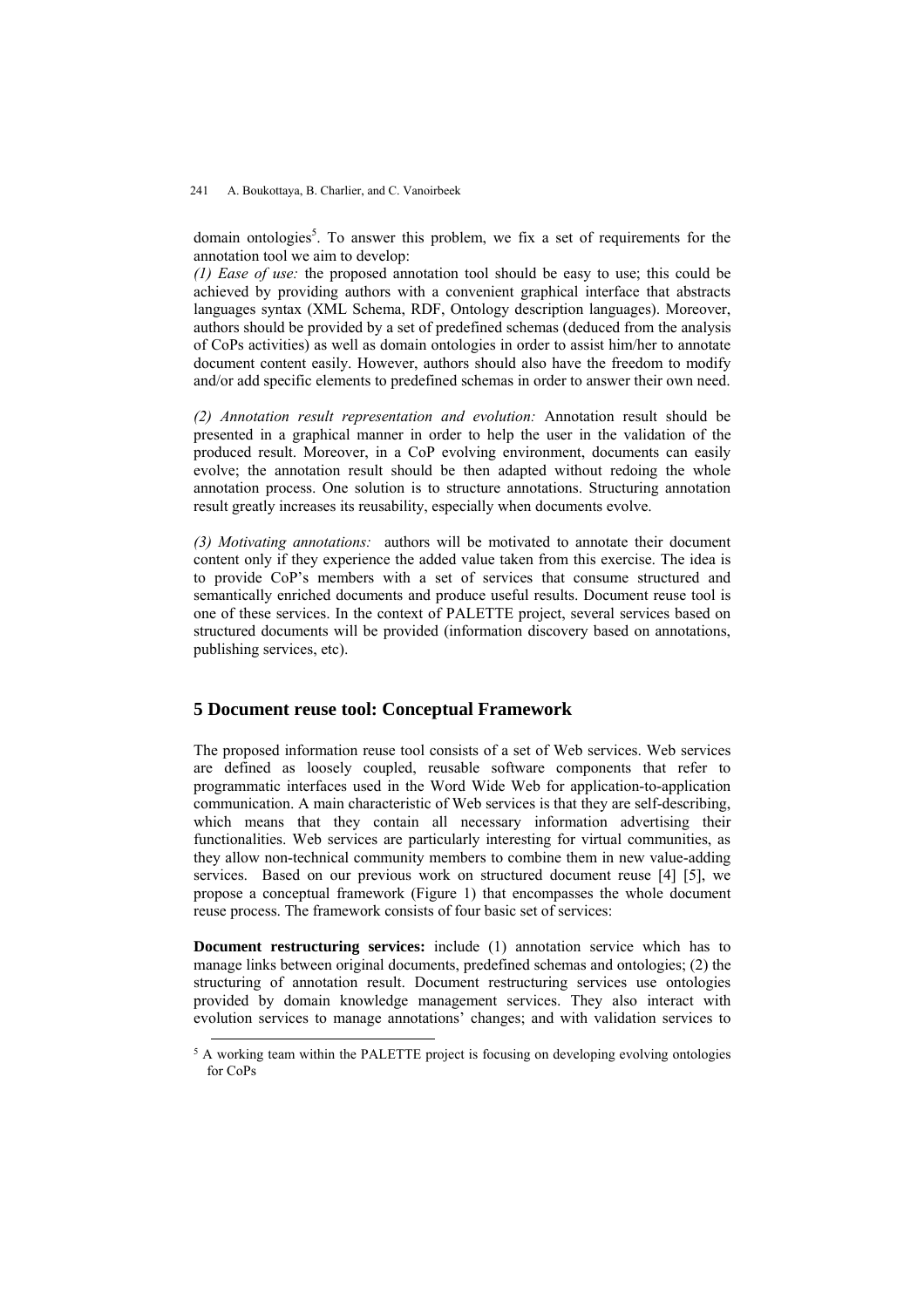validate annotation results. To do all these tasks, document restructuring services rely on set of user interfaces. These services are currently under development in the context of PALETTE project. A set of tests and an evaluation process are planned with the help of several CoPs.

**Matching Services:** In order to reuse structured documents, we need to establish a set of similarities between the reused fragments and the document where fragments will be reused. To do this, we adopt a multi-criteria matching process. Each criterion is represented by a Web service. These services are extensible. As new criterion become available to resolve the schema matching problem, a new Web service is created. Examples of developed services include: (1) *Semantic similarity service*: measures the similarities between entities based on the meaning inferred from their names and their links to domain ontologies; (2) *Constraint similarity service*: relates schemas elements based on their respective constraints (specified in the logical layer). Such constraints include the use of Datatypes and integrity constraints; (3) *Structural similarity service*: relates schemas entities based on the similarity of the structural context in which they appear (defined by their ancestors and descendents in the logical model). The idea behind our proposed solution is to represent each element's context as a path and to then rely on a path resemblance measure to compare such contexts. To achieve this, we relax the strong matching notion frequently used in solving query answering problem. To compute path resemblance measure, we further use algorithms from dynamic programming. These services are finalized and details about related theory and algorithms can be found in [4], [5].



**Fig. 2.** Conceptual Framework for Document Reuse tool

**Mapping structuring and transformation generation services:** The main goal of these services is to combine all the above similarity measures and produce a mapping result that clearly defines source and target mapped entities, required transformation operations, and conditions under which the mapping can be executed. These services rely on validation services using graphical representation of the mapping result enabling the user to both valid mapping result and to add further constraints in a transparent manner.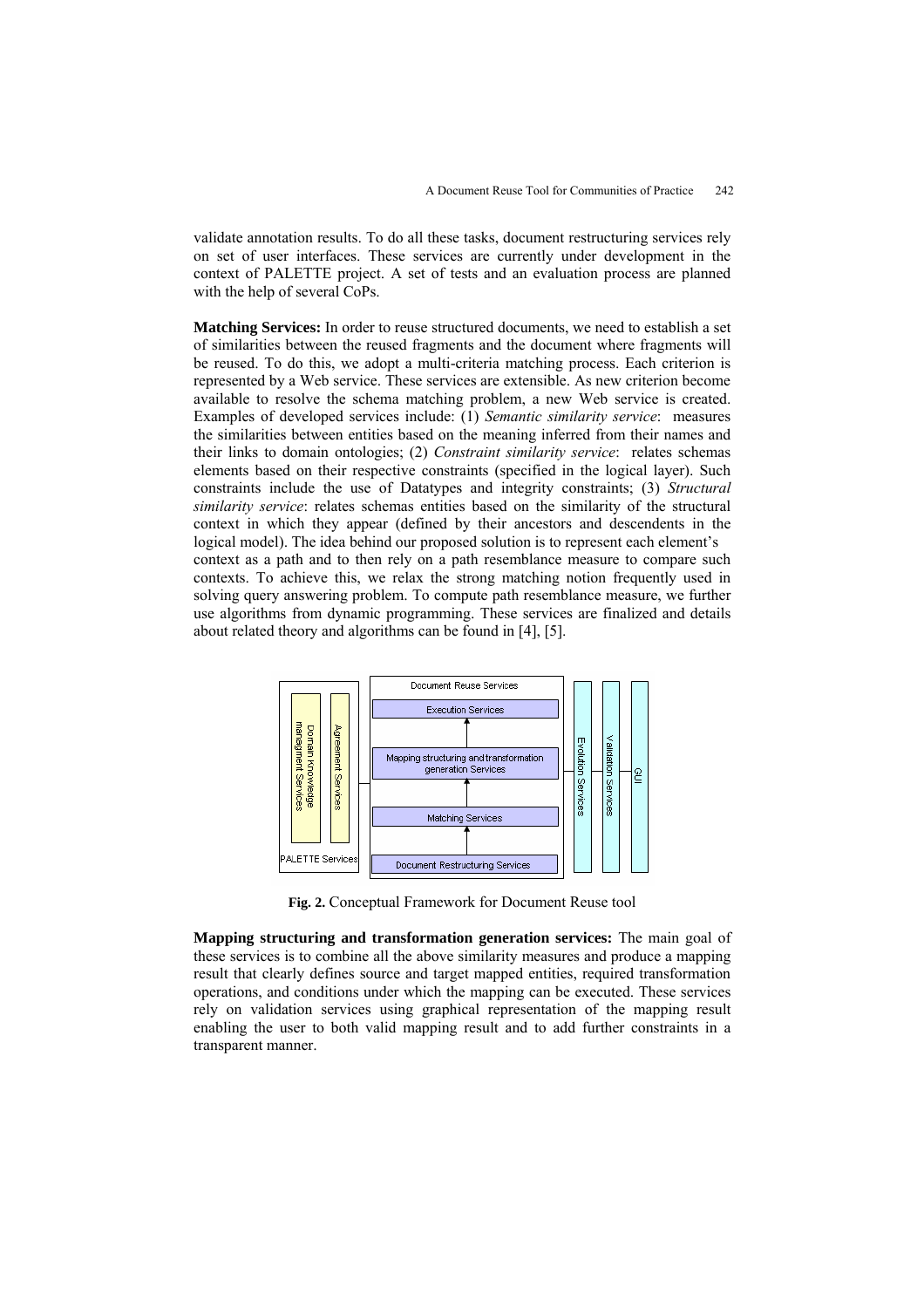**Execution Services:** These services generate automatically the appropriate transformation scripts based on the above mapping structure.

Additional services run along the entire reuse process, interacting with the former four modules. Domain knowledge management services are services that define lexical and domain-specific ontologies for CoPs. Agreement services are responsible for establishing a consensus on predefined schemas and/or ontologies. These two services are currently under development by other partners in the PALETTE project. Evolution services are responsible in keeping both annotation results and mappings in synchrony with documents changes.

# **6 Summary**

Communities of practice are social networks of relationships that provide information, knowledge, and a space where people interact for mutual benefit. This paper studies document content reuse problem within CoPs. Faced with the diversity of documents formats, content and goals, a critical step in document reuse is to make such documents self-explaining. The main idea is that by enriching original documents with an explicit logical structure as well as linking content to available ontologies, we can assist authors in the reuse process. This is done by proposing a set of services able to determine similarities between original documents and reused fragments. We proposed a conceptual framework describing such services and their interactions. Currently, we are instantiating the framework in the context of several Cops participating to PALETTE project. In the future, the main task will be dedicated to the evaluation and enhancement of the proposed framework based on CoPs feedback.

# **References**

- 1. Abiteboul, S., Buneman, P., Suciu, D.: Data on the Web: From Relations to Semistructured Data and XML. Morgan Kaufmann Publishers, 2000.
- 2. Belaïd, A., Chenevoy, Y.: Constraint Propagation vs Syntactical Analysis for the Logical Structure Recognition of Library References. Lecture Notes in Computer Science 1339, BSDIA'97, Springer, pages 153-164, Curitiba, Brazil, November 2-5, 1997.
- 3. Bonhomme, S., Roisin, C.: Interactively Restructuring HTML Documents. Computer Network and ISDN Systems, vol. 28, num. 7-11, pages 1075-1084, May 1996.
- 4. Boukottaya, A.: Schema matching for structured document transformations, PHD thesis, October 2004.
- 5. Boukottaya, A., Vanoirbeek, C.: Schema matching for transforming structured documents. ACM Symposium on Document Engineering 2005: 101-110
- 6. Burk, M., Knowledge Management: Everyone Benefits by Sharing Information, http://www.tfhrc.gov/pubrds/novdec99/km.htm, 1999
- 7. Cali, A., Calvanese, D., Giacomo, G., Lenzerini, M.: On the expressive power of data integration systems. In Proceedings of 21st International Conference on Conceptual Modeling (ER 2002), pages 338-350, Tampere, Finland, 2002.
- 8. Charlier, B., DAELE, A., Docq, F., Hecquet, G., Lebrun, M., Denis, B., Peeters, R., De Lievre, B., Deschryver, N., Lusalusa, S., Peraya, D. : Learn-Nett: une expérience